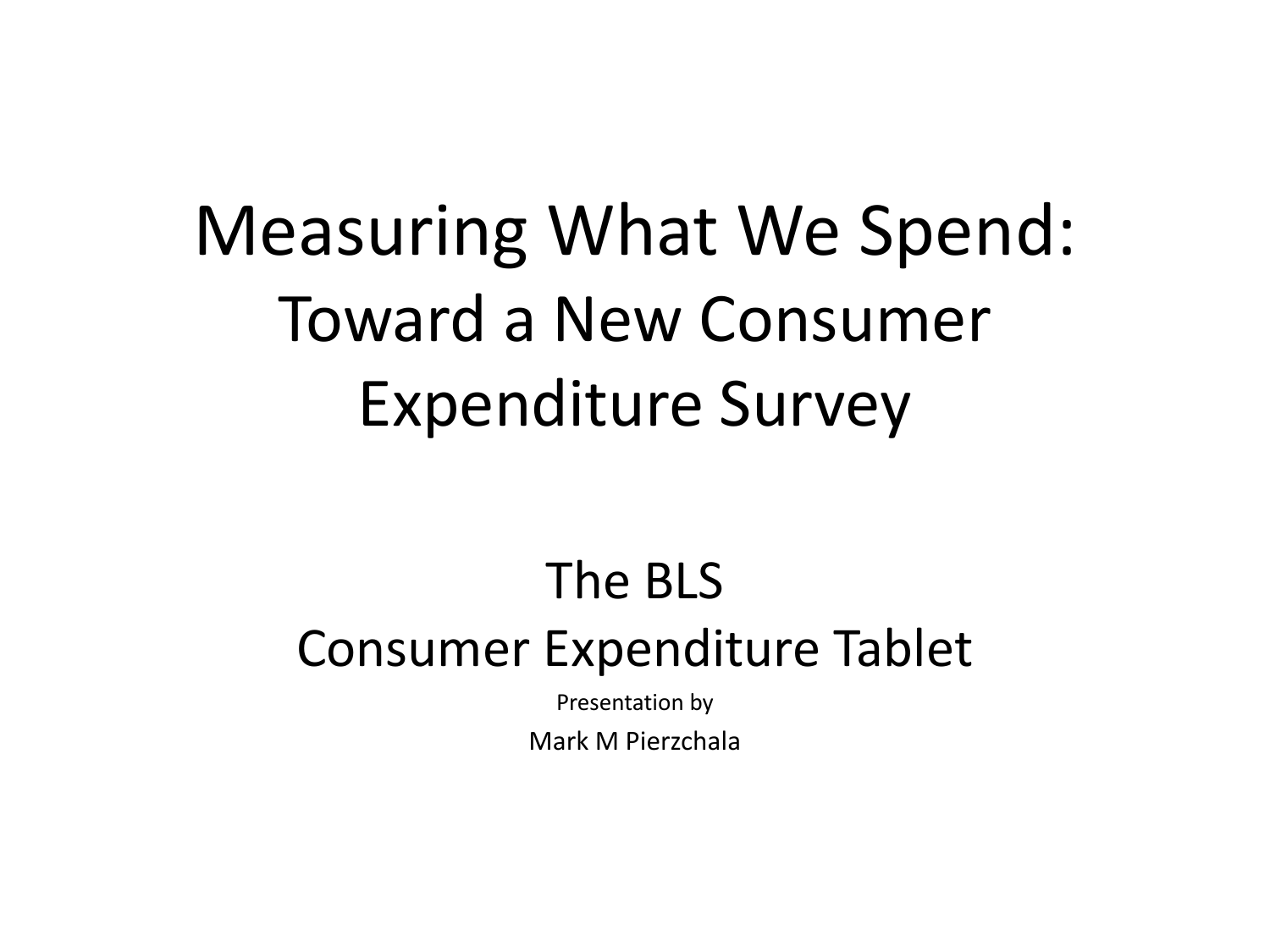# A BLS Tablet is

- An expenditure recorder
- A (self-)interviewer
- A communicator
- A case manager
- Secure
- Under BLS control
- A government device
- Light, fast, & spiffy
- Much bigger than a cell
- The same for all HHs



- Instant-on
- Private to the person
- On demand
- Easily used
- Supportable
- Available in the HH
- **= A compelling device**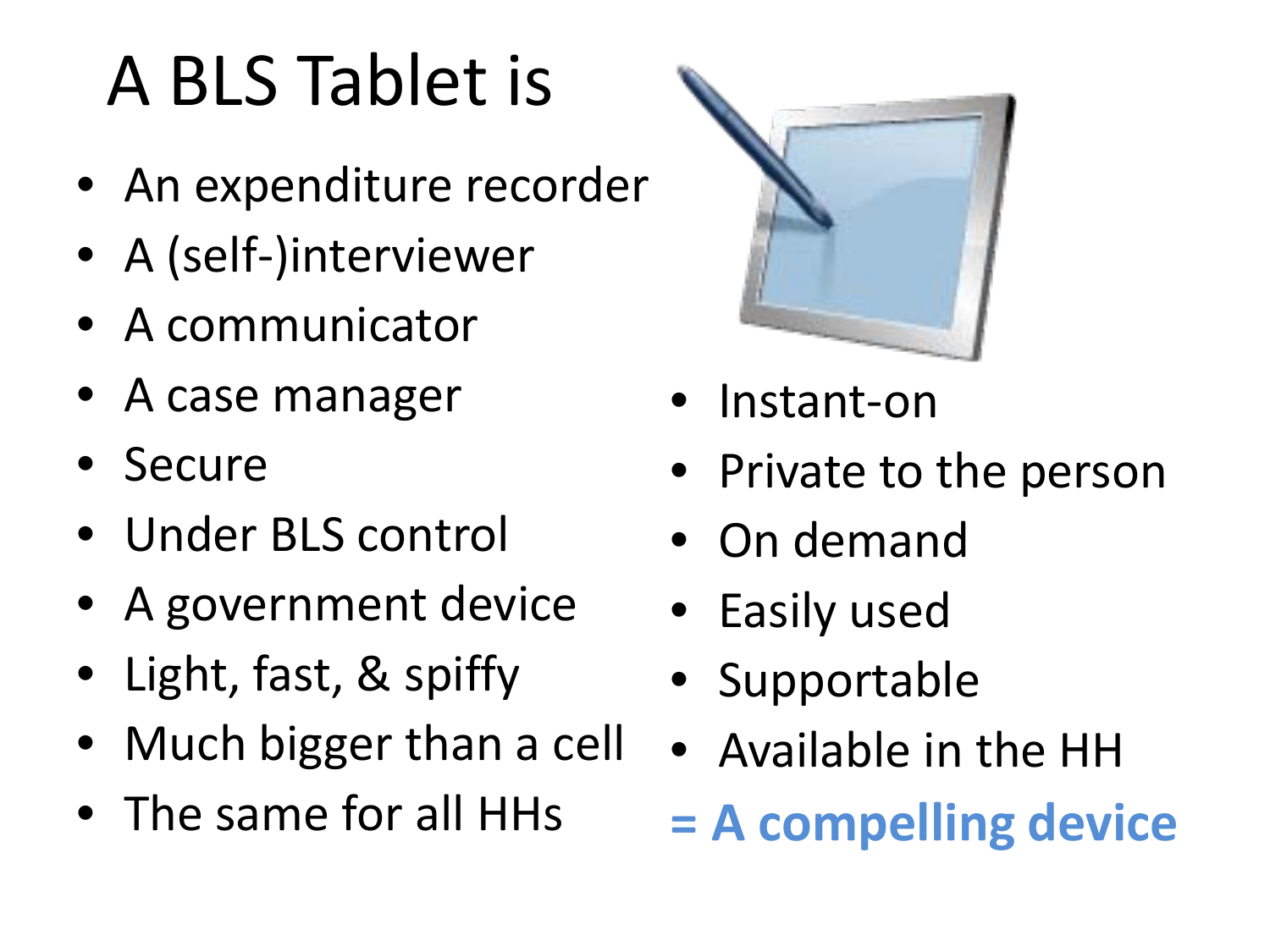#### The Tablet in the Household (1)

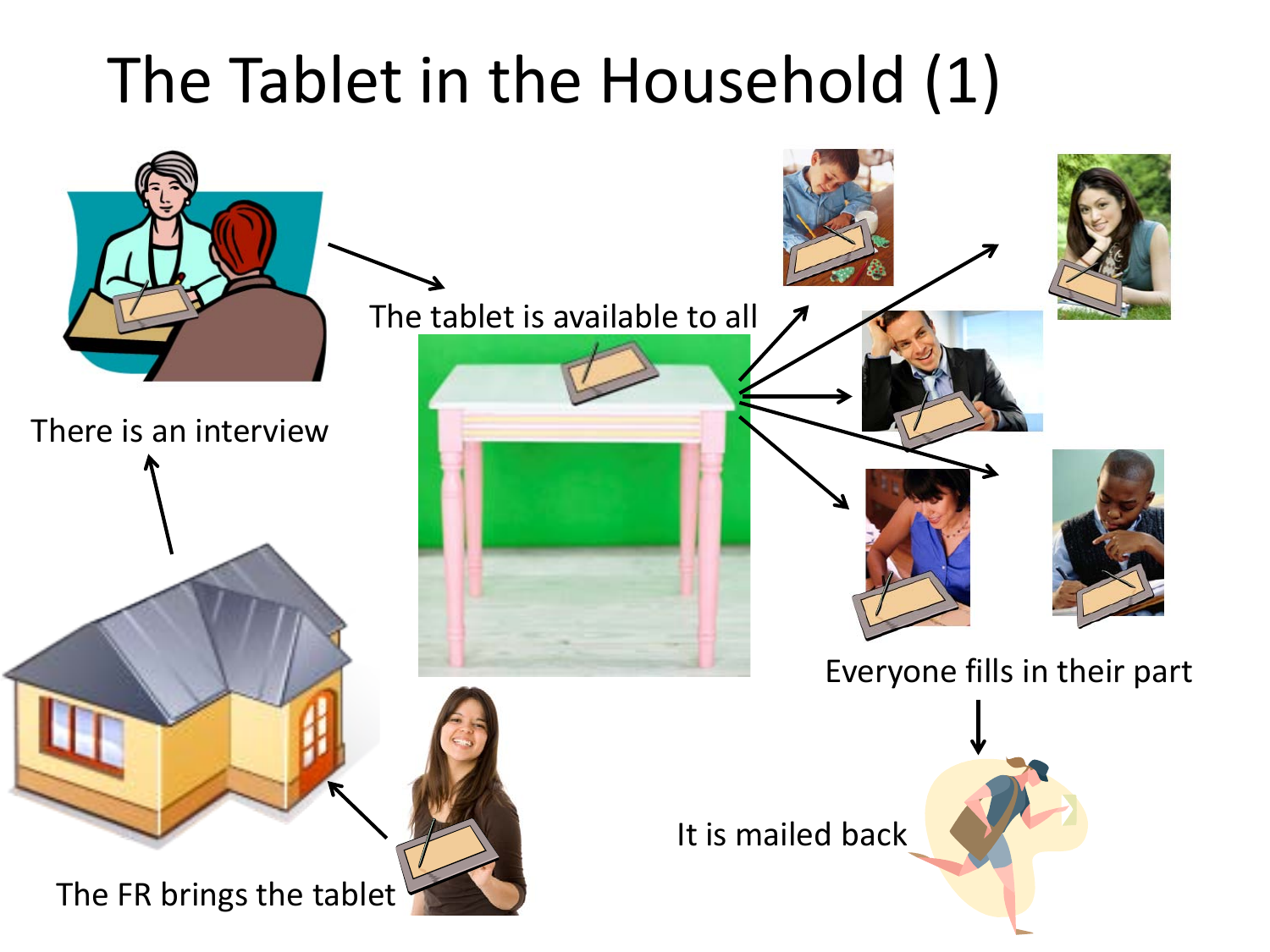### The Tablet in the Household (2 .. n)

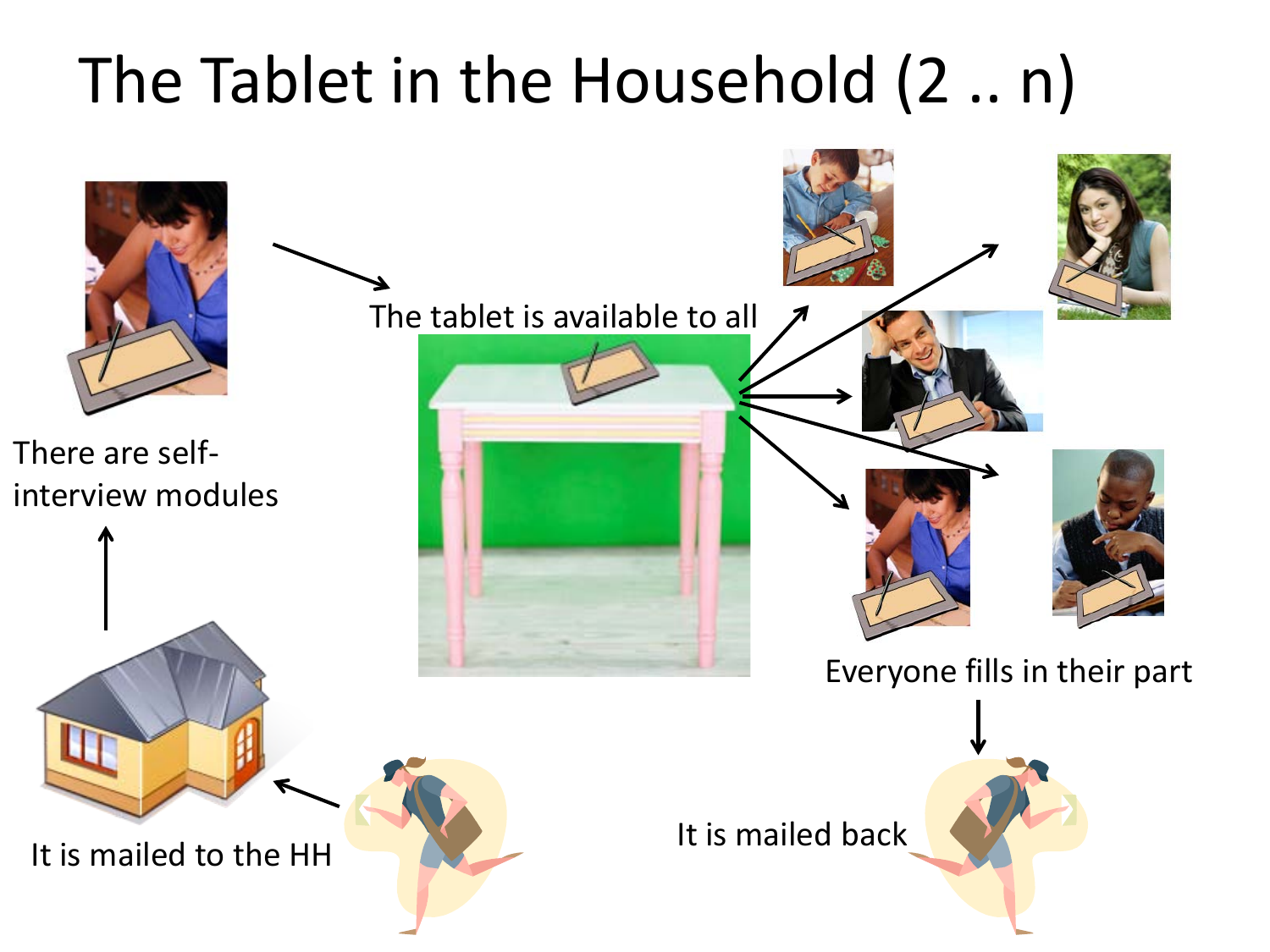## The Tablet as a Surveyor



- Sets up the HH
- Combines the diary and the interview (the 'Journal')
	- Records expenditures
	- Collects related data
- Communicates with the home office
- Keeps things straight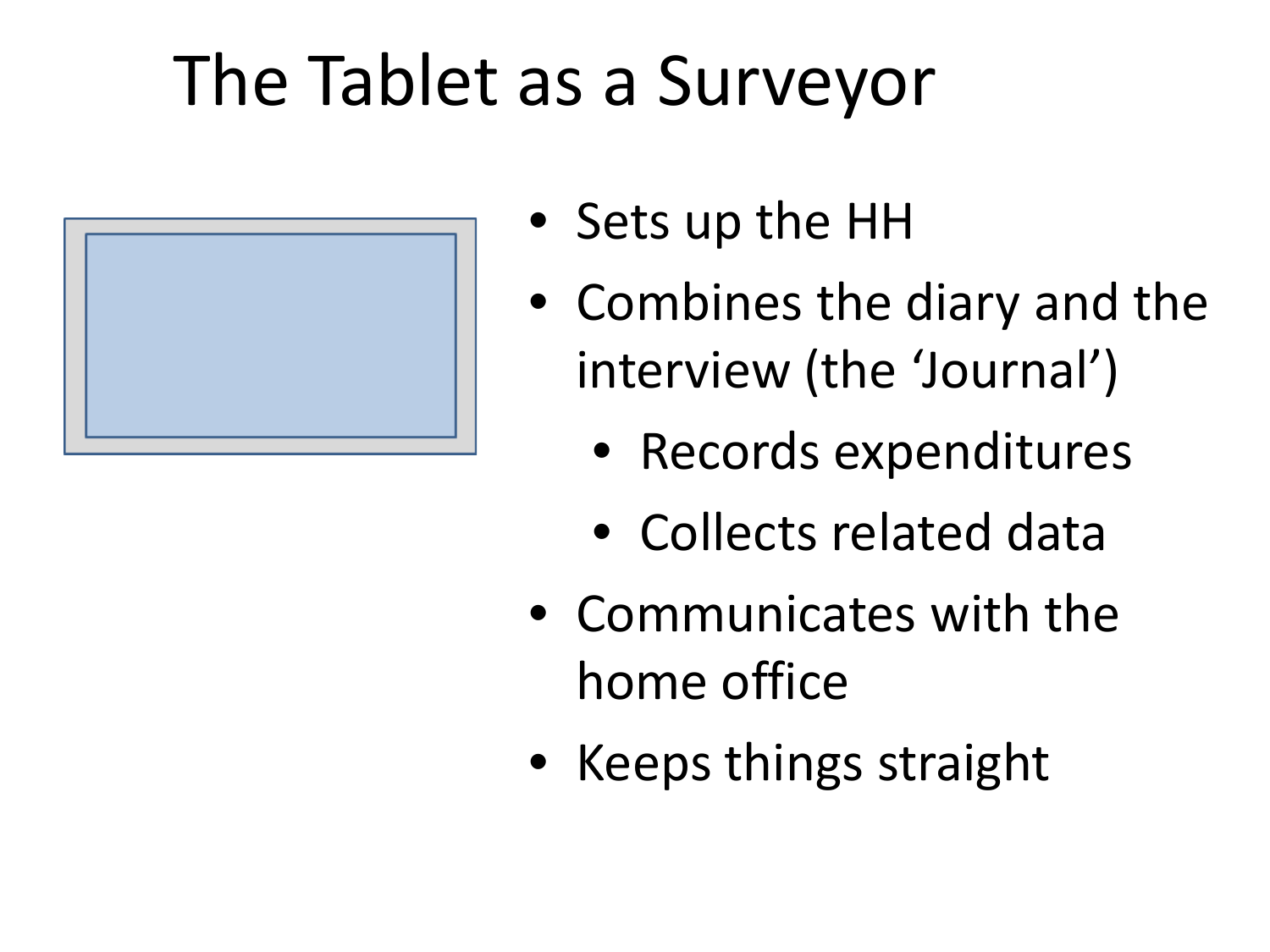# The Tablet as a User Device



- Instant-on
- Fast, fast, fast...
- Easy, easy, easy . . .
- Self-evident
- Private individual entries
- The 'app' is pre-loaded
- The tablet is 'tied down'
- Can be used with or without a pen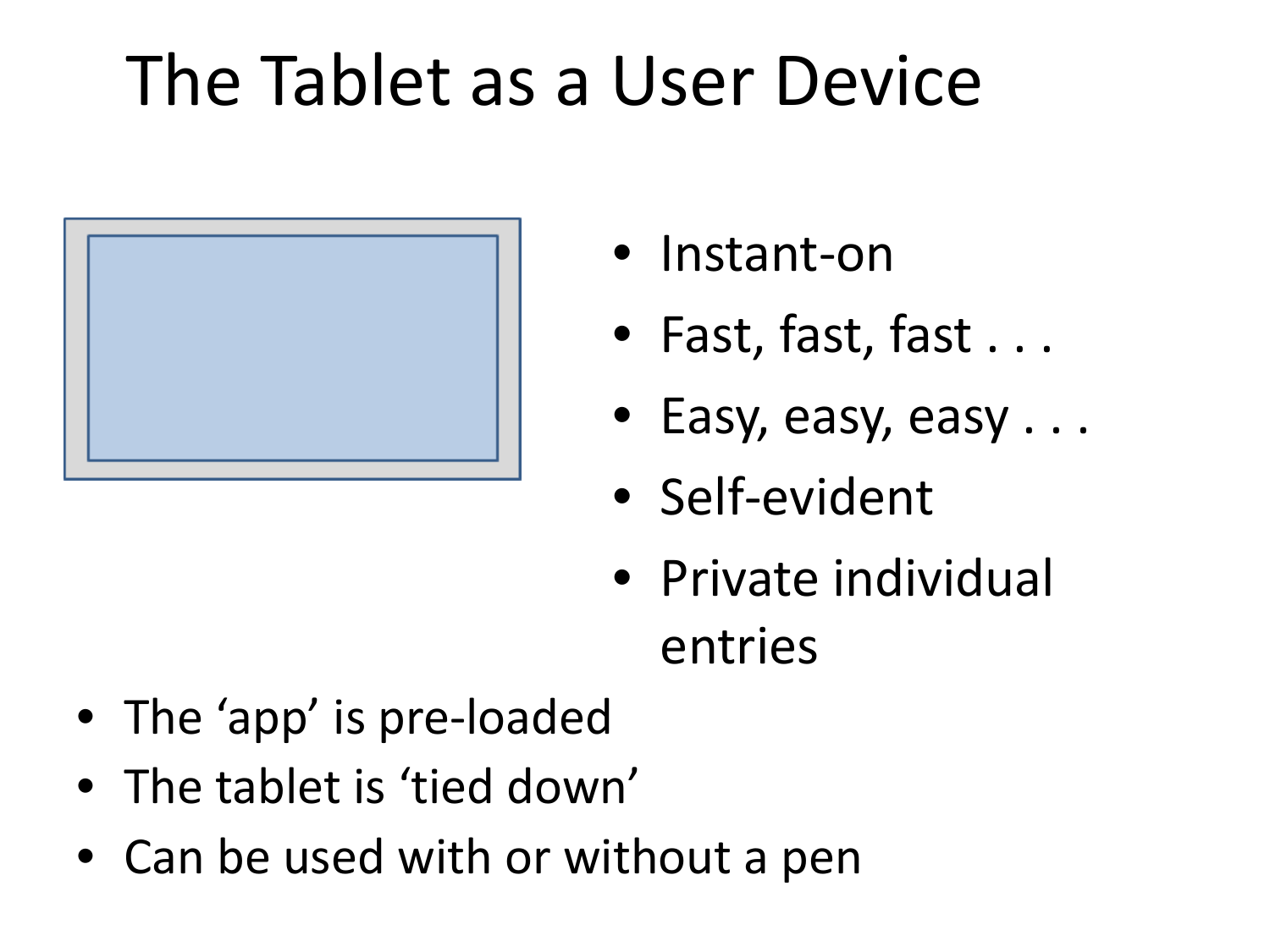## The Tablet as a Communicator



- As data are entered, they are sent to the home-office server
	- Using phone-system transmission (no Internet access assumed)
	- Only data go back and forth
- No data are persisted on the tablet
	- During a session, data may be held in RAM on the table
- Data are encrypted and compressed
- The server has everything real-time
	- This enables powerful case-management possibilities